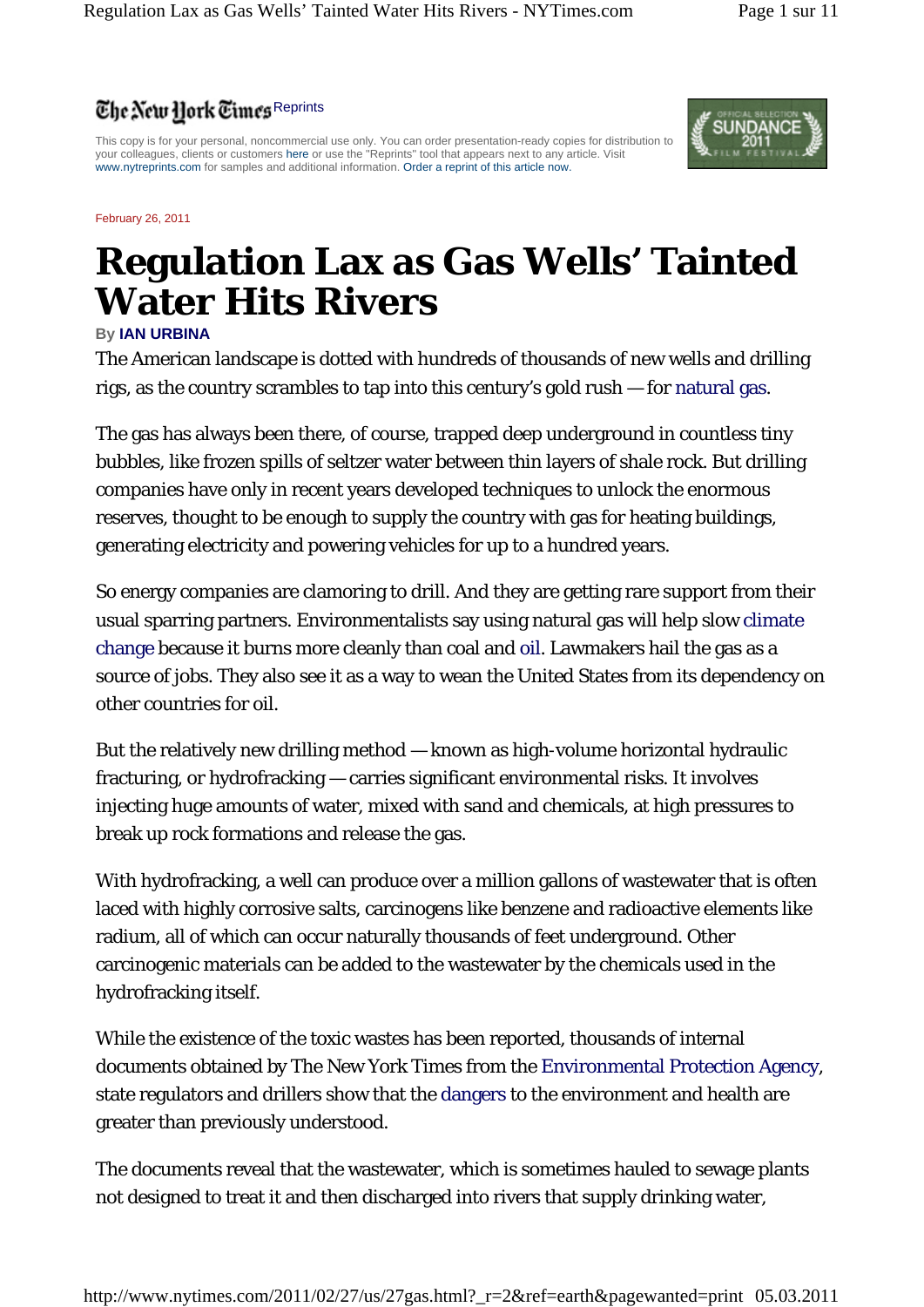contains radioactivity at levels higher than previously known, and far higher than the level that federal regulators say is safe for these treatment plants to handle.

Other documents and interviews show that many E.P.A. scientists are alarmed, warning that the drilling waste is a threat to drinking water in Pennsylvania. Their concern is based partly on a 2009 study, never made public, written by an E.P.A. consultant who concluded that some sewage treatment plants were incapable of removing certain drilling waste contaminants and were probably violating the law.

The Times also found never-reported studies by the E.P.A. and a confidential study by the drilling industry that all concluded that radioactivity in drilling waste cannot be fully diluted in rivers and other waterways.

But the E.P.A. has not intervened. In fact, federal and state regulators are allowing most sewage treatment plants that accept drilling waste not to test for radioactivity. And most drinking-water intake plants downstream from those sewage treatment plants in Pennsylvania, with the blessing of regulators, have not tested for radioactivity since before 2006, even though the drilling boom began in 2008.

In other words, there is no way of guaranteeing that the drinking water taken in by all these plants is safe.

That has experts worried.

"We're burning the furniture to heat the house," said John H. Quigley, who left last month as secretary of Pennsylvania's Department of Conservation and Natural Resources. "In shifting away from coal and toward natural gas, we're trying for cleaner air, but we're producing massive amounts of toxic wastewater with salts and naturally occurring radioactive materials, and it's not clear we have a plan for properly handling this waste."

The risks are particularly severe in Pennsylvania, which has seen a sharp increase in drilling, with roughly 71,000 active gas wells, up from about 36,000 in 2000. The level of radioactivity in the wastewater has sometimes been hundreds or even thousands of times the maximum allowed by the federal standard for drinking water. While people clearly do not drink drilling wastewater, the reason to use the drinking-water standard for comparison is that there is no comprehensive federal standard for what constitutes safe levels of radioactivity in drilling wastewater.

Drillers trucked at least half of this waste to public sewage treatment plants in Pennsylvania in 2008 and 2009, according to state officials. Some of it has been sent to other states, including New York and West Virginia.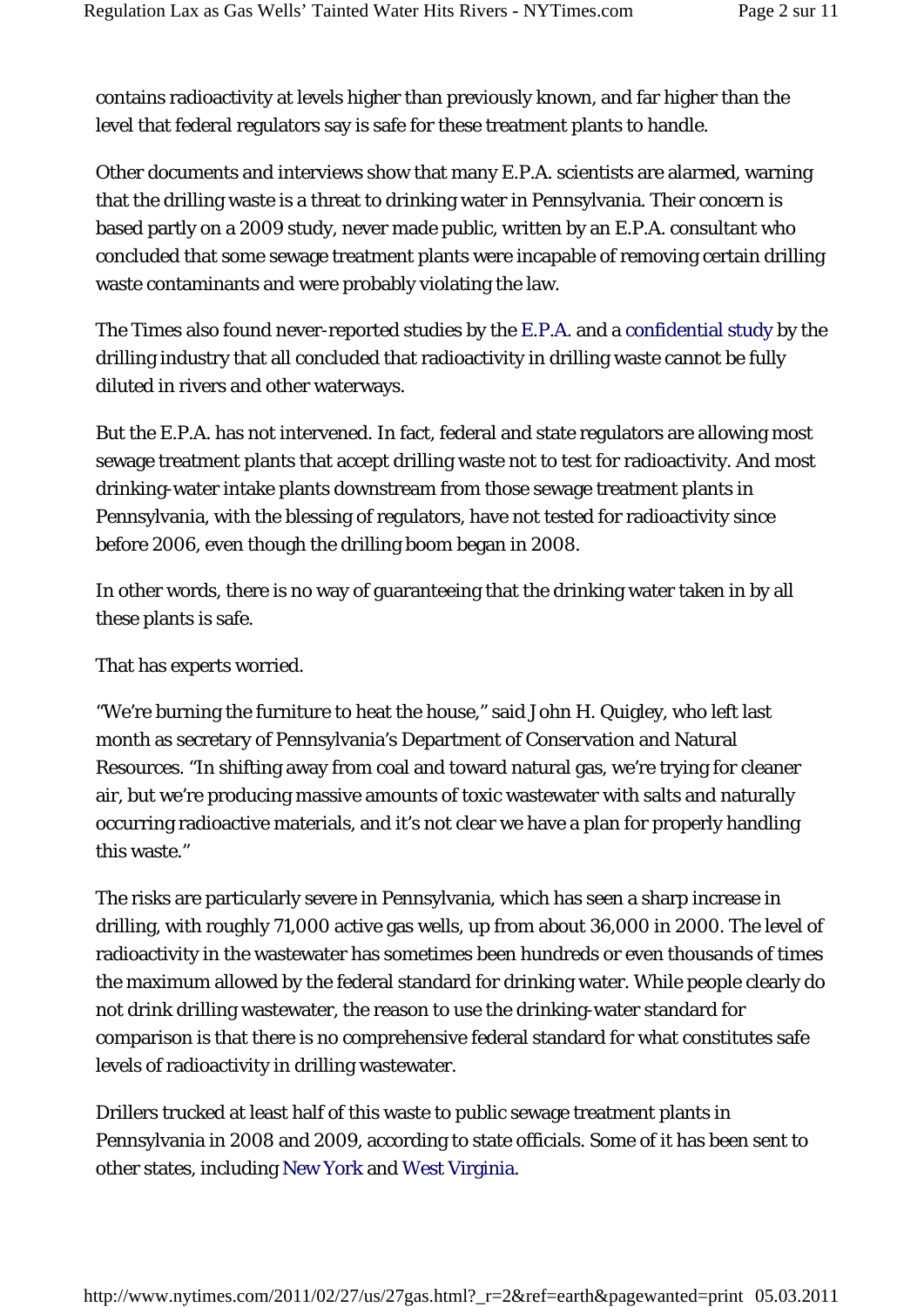Yet sewage treatment plant operators say they are far less capable of removing radioactive contaminants than most other toxic substances. Indeed, most of these facilities cannot remove enough of the radioactive material to meet federal drinkingwater standards before discharging the wastewater into rivers, sometimes just miles upstream from drinking-water intake plants.

In Pennsylvania, these treatment plants discharged waste into some of the state's major river basins. Greater amounts of the wastewater went to the Monongahela River, which provides drinking water to more than 800,000 people in the western part of the state, including Pittsburgh, and to the Susquehanna River, which feeds into Chesapeake Bay and provides drinking water to more than six million people, including some in Harrisburg and Baltimore.

Lower amounts have been discharged into the Delaware River, which provides drinking water for more than 15 million people in Philadelphia and eastern Pennsylvania.

In New York, the wastewater was sent to at least one plant that discharges into Southern Cayuga Lake, near Ithaca, and another that discharges into Owasco Outlet, near Auburn. In West Virginia, a plant in Wheeling discharged gas-drilling wastewater into the Ohio River.

"Hydrofracking impacts associated with health problems as well as widespread air and water contamination have been reported in at least a dozen states," said Walter Hang, president of Toxics Targeting, a business in Ithaca, N.Y., that compiles data on gas drilling.

#### **Problems in Other Regions**

While Pennsylvania is an extreme case, the risks posed by hydrofracking extend across the country.

There were more than 493,000 active natural-gas wells in the United States in 2009, almost double the number in 1990. Around 90 percent have used hydrofracking to get more gas flowing, according to the drilling industry.

Gas has seeped into underground drinking-water supplies in at least five states, including Colorado, Ohio, Pennsylvania, Texas and West Virginia, and residents blamed naturalgas drilling.

Air pollution caused by natural-gas drilling is a growing threat, too. Wyoming, for example, failed in 2009 to meet federal standards for air quality for the first time in its history partly because of the fumes containing benzene and toluene from roughly 27,000 wells, the vast majority drilled in the past five years.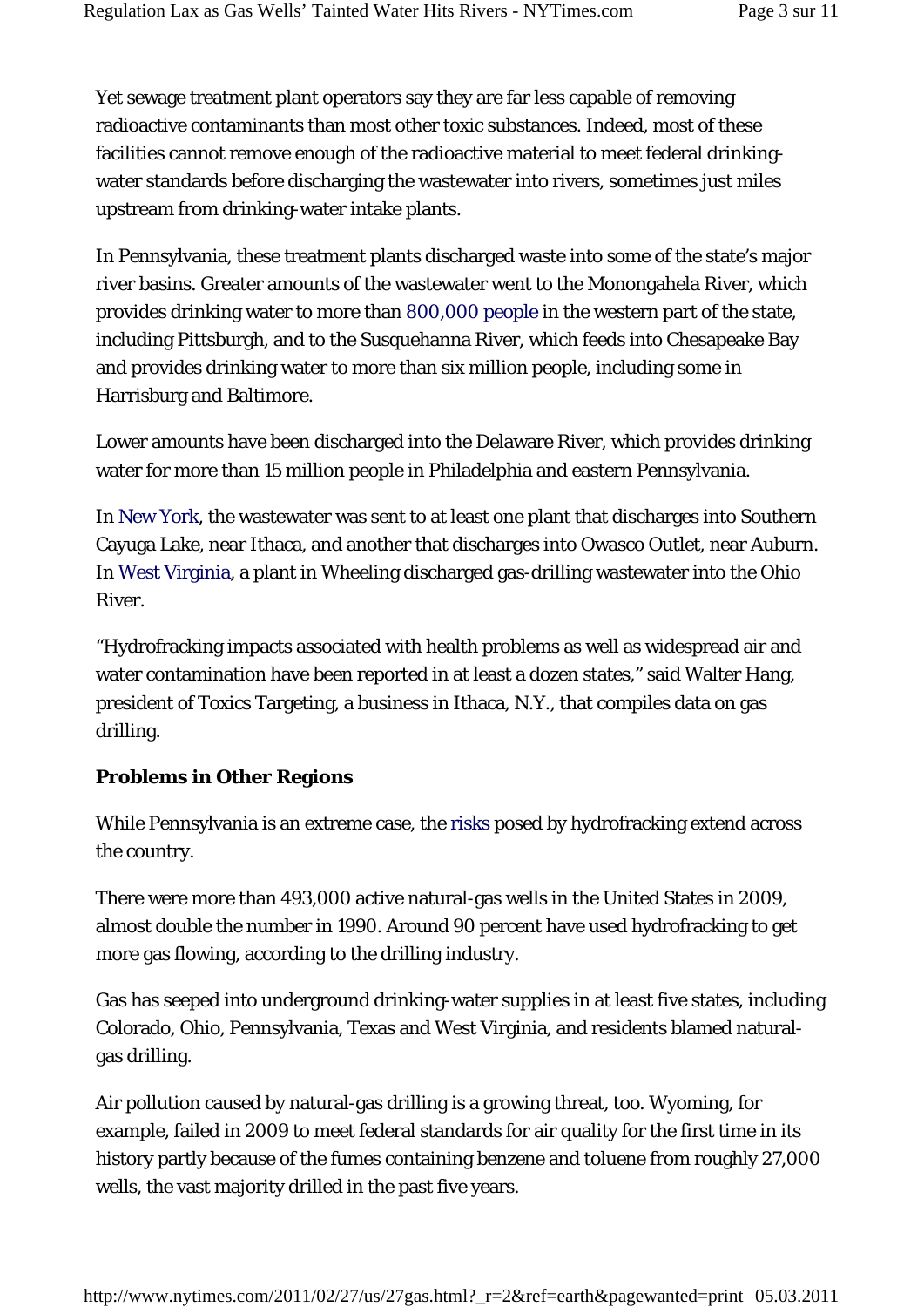In a sparsely populated Sublette County in Wyoming, which has some of the highest concentrations of wells, vapors reacting to sunlight have contributed to levels of ozone higher than those recorded in Houston and Los Angeles.

Industry officials say any dangerous waste from the wells is handled in compliance with state and federal laws, adding that drilling companies are recycling more wastewater now. They also say that hydrofracking is well regulated by the states and that it has been used safely for decades.

But hydrofracking technology has become more powerful and more widely used in recent years, producing far more wastewater. Some of the problems with this drilling, including its environmental impact and the challenge of disposing of waste, have been documented by ProPublica, The Associated Press and other news organizations, especially out West.

And recent incidents underscore the dangers. In late 2008, drilling and coal-mine waste released during a drought so overwhelmed the Monongahela that local officials advised people in the Pittsburgh area to drink bottled water. E.P.A. officials described the incident in an internal memorandum as "one of the largest failures in U.S. history to supply clean drinking water to the public."

In Texas, which now has about 93,000 natural-gas wells, up from around 58,000 a dozen years ago, a hospital system in six counties with some of the heaviest drilling said in 2010 that it found a 25 percent asthma rate for young children, more than three times the state rate of about 7 percent.

"It's ruining us," said Kelly Gant, whose 14-year-old daughter and 11-year-old son have experienced severe asthma attacks, dizzy spells and headaches since a compressor station and a gas well were set up about two years ago near her house in Bartonville, Tex. The industry and state regulators have said it is not clear what role the gas industry has played in causing such problems, since the area has had high air pollution for a while.

"I'm not an activist, an alarmist, a Democrat, environmentalist or anything like that," Ms. Gant said. "I'm just a person who isn't able to manage the health of my family because of all this drilling."

And yet, for all its problems, natural gas offers some clear environmental advantages over coal, which is used more than any other fuel to generate electricity in the United States. Coal-fired power plants without updated equipment to capture pollutants are a major source of radioactive pollution. Coal mines annually produce millions of tons of toxic waste.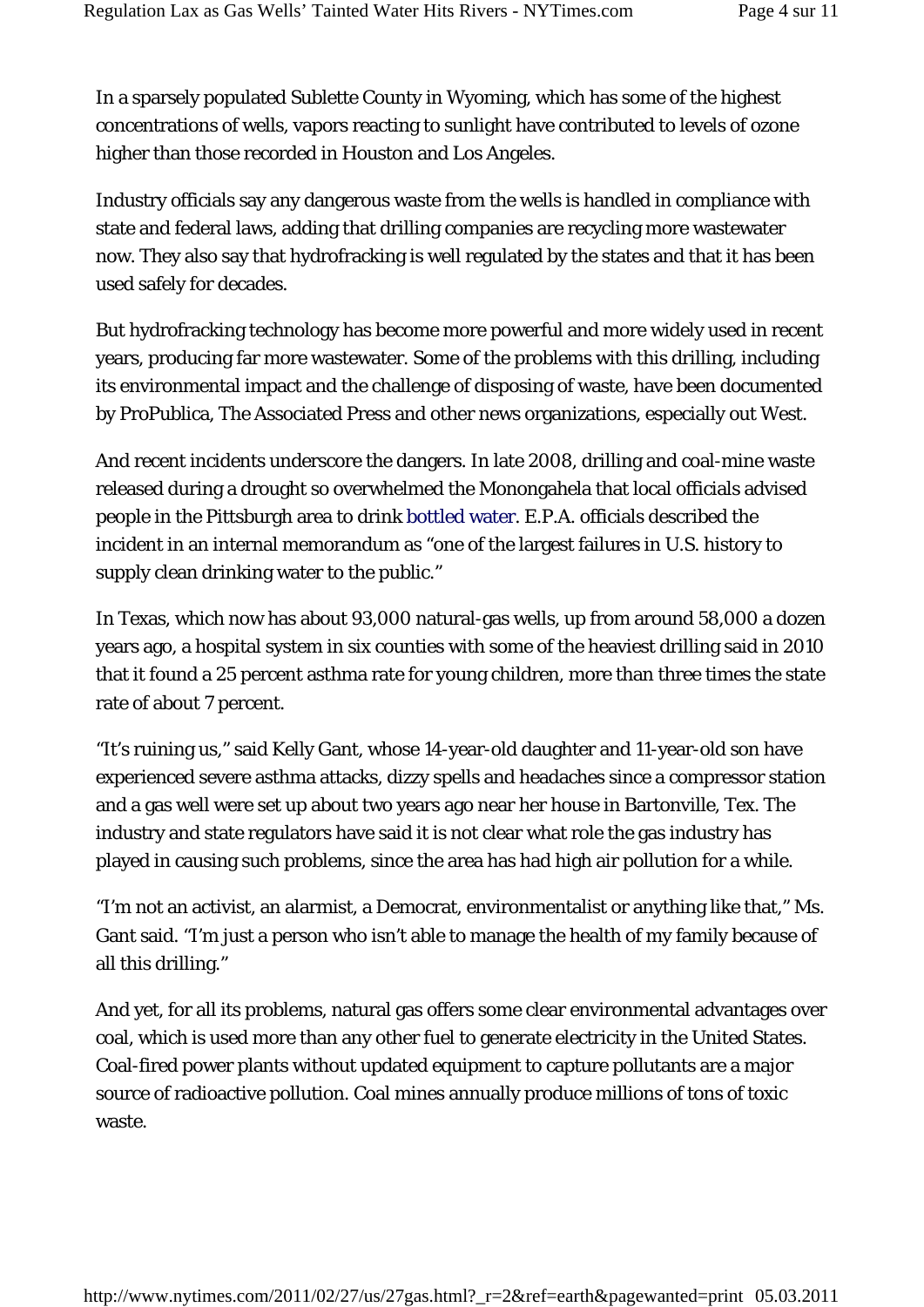But the hazards associated with natural-gas production and drilling are far less understood than those associated with other fossil fuels, and the regulations have not kept pace with the natural-gas industry's expansion.

#### **Pennsylvania, Ground Zero**

Pennsylvania, which sits atop an enormous reserve called the Marcellus Shale, has been called the Saudi Arabia of natural gas.

This rock formation, roughly the size of Greece, lies more than a mile beneath the Appalachian landscape, from Virginia to the southern half of New York. It is believed to hold enough gas to supply the country's energy needs for heat and electricity, at current consumption rates, for more than 15 years.

Drilling companies were issued roughly 3,300 Marcellus gas-well permits in Pennsylvania last year, up from just 117 in 2007.

This has brought thousands of jobs, five-figure windfalls for residents who lease their land to the drillers and revenue for a state that has struggled with budget deficits. It has also transformed the landscape of southwestern Pennsylvania and brought heavy burdens.

Drilling derricks tower over barns, lining rural roads like feed silos. Drilling sites bustle around the clock with workers, some in yellow hazardous material suits, and 18-wheelers haul equipment, water and waste along back roads.

The rigs announce their presence with the occasional boom and quiver of underground explosions. Smelling like raw sewage mixed with gasoline, drilling-waste pits, some as large as a football field, sit close to homes.

Anywhere from 10 percent to 40 percent of the water sent down the well during hydrofracking returns to the surface, carrying drilling chemicals, very high levels of salts and, at times, naturally occurring radioactive material.

While most states require drillers to dispose of this water in underground storage wells below impermeable rock layers, Pennsylvania has few such wells. It is the only state that has allowed drillers to discharge much of their waste through sewage treatment plants into rivers.

Regulators have theorized that passing drilling waste through the plants is safe because most toxic material will settle during the treatment process into a sludge that can be trucked to a landfill, and whatever toxic material remains in the wastewater will be diluted when mixed into rivers. But some plants were taking such large amounts of waste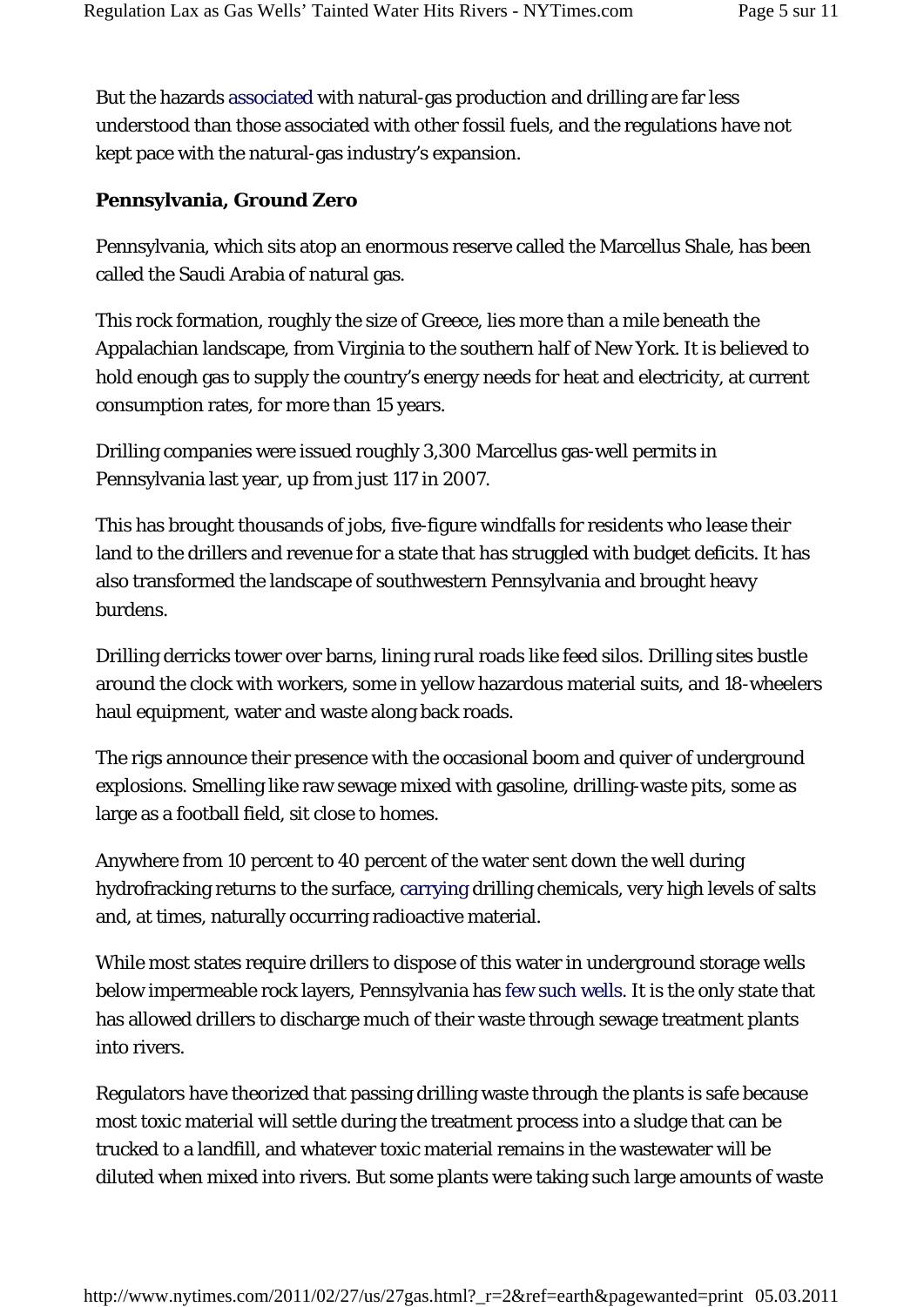with high salt levels in 2008 that downstream utilities started complaining that the river water was eating away at their machines.

Regulators and drilling companies have said that these cases, and others, were isolated.

"The wastewater treatment plants are effective at what they're designed to do — remove material from wastewater," said Jamie Legenos, a spokeswoman for the Pennsylvania Department of Environmental Protection, adding that the radioactive material and the salts were being properly handled.

#### **Overwhelmed, Underprepared**

For proof that radioactive elements in drilling waste are not a concern, industry spokesmen and regulators often point to the results of wastewater tests from a 2009 draft report conducted by New York State and a 1995 report by Pennsylvania that found that radioactivity in drilling waste was not a threat. These two reports were based on samples from roughly 13 gas wells in New York and 29 in Pennsylvania.

But a review by The Times of more than 30,000 pages of federal, state and company records relating to more than 200 gas wells in Pennsylvania, 40 in West Virginia and 20 public and private wastewater treatment plants offers a fuller picture of the wastewater such wells produce and the threat it poses.

Most of the information was drawn from drilling reports from the last three years, obtained by visiting regional offices throughout Pennsylvania, and from documents or databases provided by state and federal regulators in response to records requests.

Among The Times's findings:

¶More than 1.3 billion gallons of wastewater was produced by Pennsylvania wells over the past three years, far more than has been previously disclosed. Most of this water enough to cover Manhattan in three inches — was sent to treatment plants not equipped to remove many of the toxic materials in drilling waste.

¶At least 12 sewage treatment plants in three states accepted gas industry wastewater and discharged waste that was only partly treated into rivers, lakes and streams.

¶Of more than 179 wells producing wastewater with high levels of radiation, at least 116 reported levels of radium or other radioactive materials 100 times as high as the levels set by federal drinking-water standards. At least 15 wells produced wastewater carrying more than 1,000 times the amount of radioactive elements considered acceptable.

Results came from field surveys conducted by state and federal regulators, year-end reports filed by drilling companies and state-ordered tests of some public treatment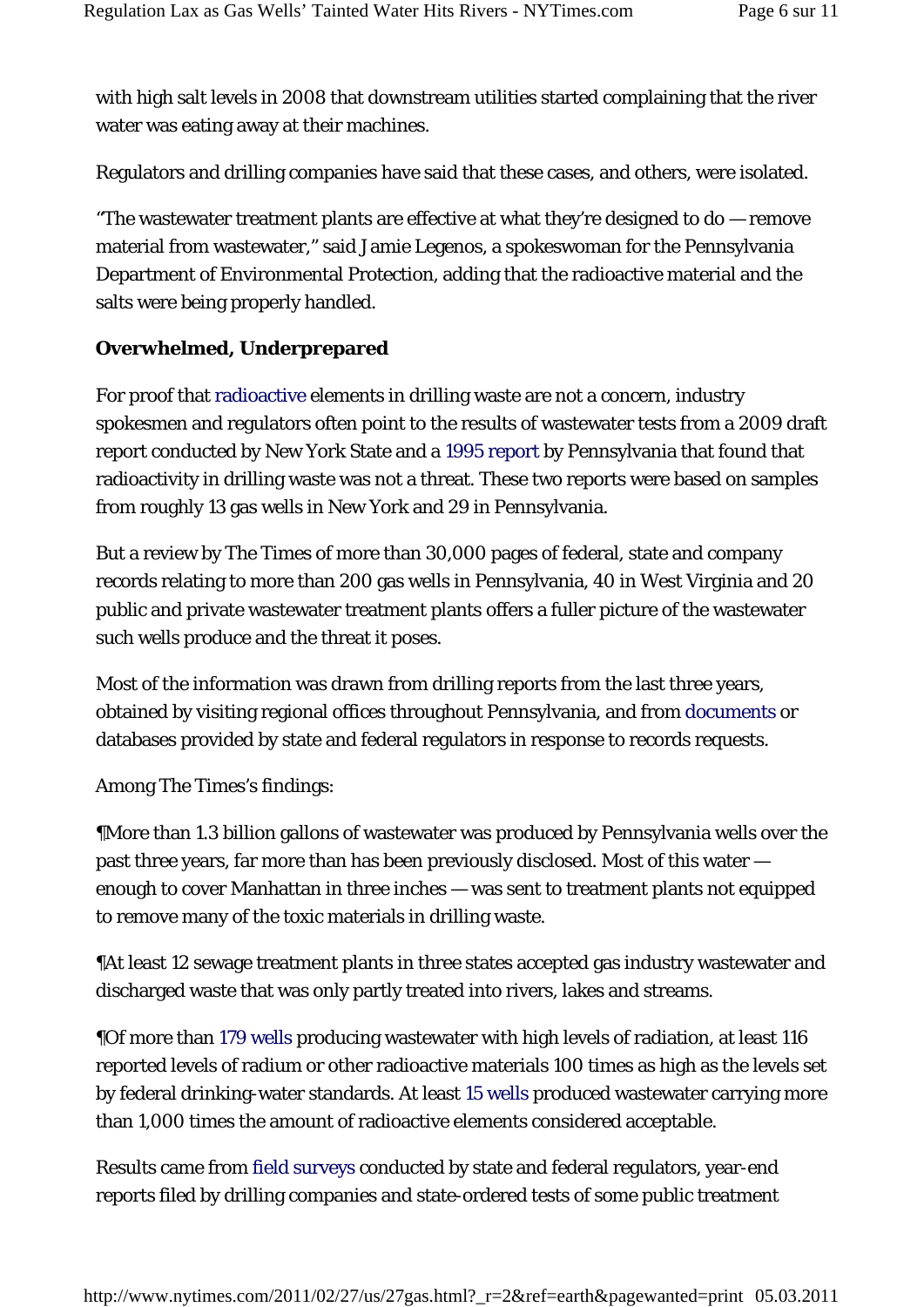plants. Most of the tests measured drilling wastewater for radium or for "gross alpha" radiation, which typically comes from radium, uranium and other elements.

Industry officials say they are not concerned.

"These low levels of radioactivity pose no threat to the public or worker safety and are more a public perception issue than a real health threat," said James E. Grey, chief operating officer of Triana Energy.

In interviews, industry trade groups like the Marcellus Shale Coalition and Energy in Depth, as well as representatives from energy companies like Shell and Chesapeake Energy, said they were producing far less wastewater because they were recycling much of it rather than disposing of it after each job.

But even with recycling, the amount of wastewater produced in Pennsylvania is expected to increase because, according to industry projections, more than 50,000 new wells are likely to be drilled over the next two decades.

The radioactivity in the wastewater is not necessarily dangerous to people who are near it. It can be blocked by thin barriers, including skin, so exposure is generally harmless.

Rather, E.P.A. and industry researchers say, the bigger danger of radioactive wastewater is its potential to contaminate drinking water or enter the food chain through fish or farming. Once radium enters a person's body, by eating, drinking or breathing, it can cause cancer and other health problems, many federal studies show.

#### **Little Testing for Radioactivity**

Under federal law, testing for radioactivity in drinking water is required only at drinkingwater plants. But federal and state regulators have given nearly all drinking-water intake facilities in Pennsylvania permission to test only once every six or nine years.

The Times reviewed data from more than 65 intake plants downstream from some of the busiest drilling regions in the state. Not one has tested for radioactivity since 2008, and most have not tested since at least 2005, before most of the drilling waste was being produced.

And in 2009 and 2010, public sewage treatment plants directly upstream from some of these drinking-water intake facilities accepted wastewater that contained radioactivity levels as high as 2,122 times the drinking-water standard. But most sewage plants are not required to monitor for radioactive elements in the water they discharge. So there is virtually no data on such contaminants as water leaves these plants. Regulators and gas producers have repeatedly said that the waste is not a threat because it is so diluted in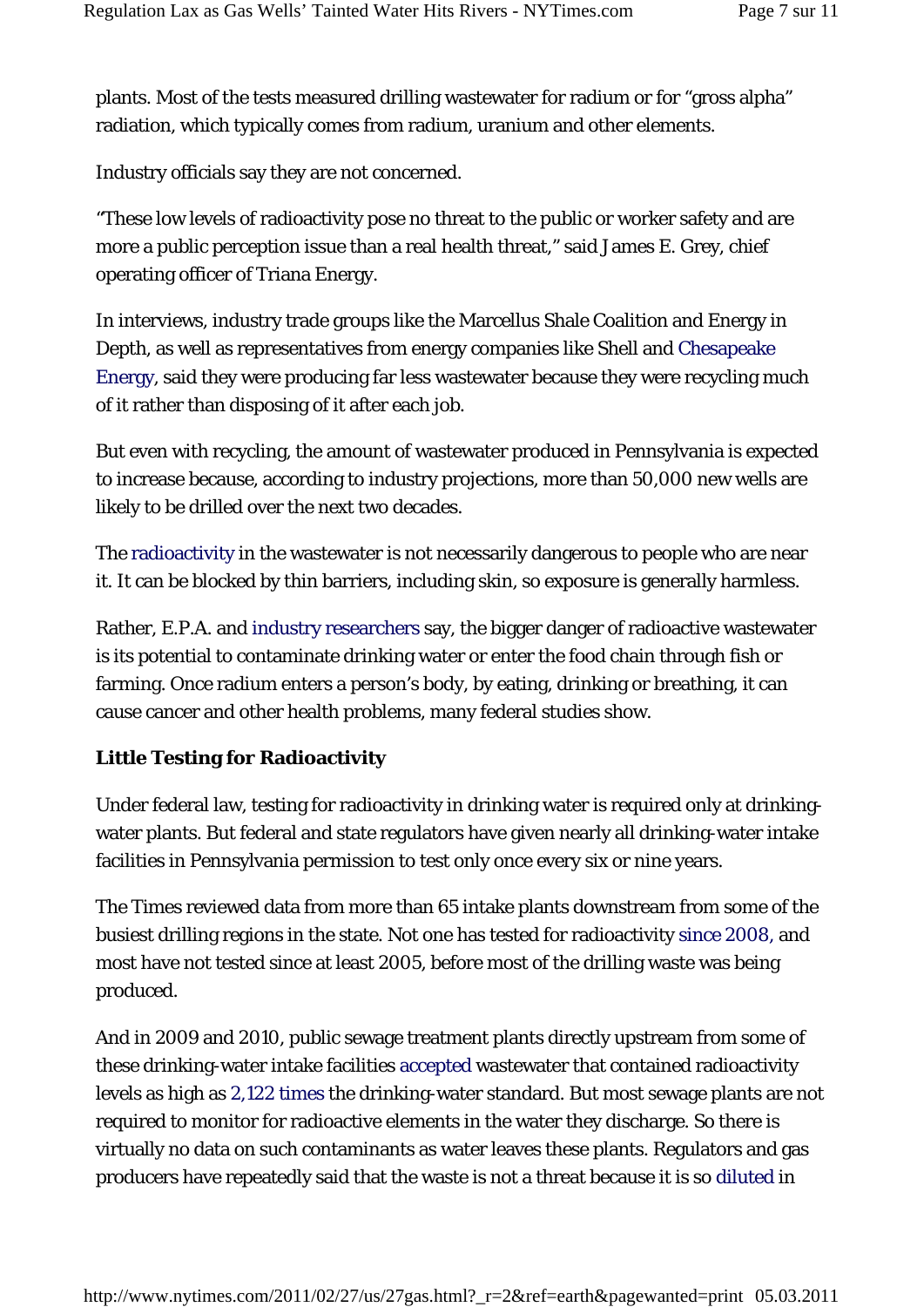rivers or by treatment plants. But industry and federal research cast doubt on those statements.

A confidential industry study from 1990, conducted for the American Petroleum Institute, concluded that "using conservative assumptions," radium in drilling wastewater dumped off the Louisiana coast posed "potentially significant risks" of cancer for people who eat fish from those waters regularly.

The industry study focused on drilling industry wastewater being dumped into the Gulf of Mexico, where it would be far more diluted than in rivers. It also used estimates of radium levels far below those found in Pennsylvania's drilling waste, according to the study's lead author, Anne F. Meinhold, an environmental risk expert now at NASA.

Other federal, state and academic studies have also found dilution problems with radioactive drilling waste.

In December 2009, these very risks led E.P.A. scientists to advise in a letter to New York that sewage treatment plants not accept drilling waste with radium levels 12 or more times as high as the drinking-water standard. The Times found wastewater containing radium levels that were hundreds of times this standard. The scientists also said that the plants should never discharge radioactive contaminants at levels higher than the drinking -water standard.

In 2009, E.P.A. scientists studied the matter and also determined that certain Pennsylvania rivers were ineffective at sufficiently diluting the radium-laced drilling wastewater being discharged into them.

Asked about the studies, Pennsylvania regulators said they were not aware of them.

"Concerned? I'm always concerned," said Dave Allard, director of the Bureau of Radiation Protection. But he added that the threat of this waste is reduced because "the dilutions are so huge going through those treatment plants."

Three months after The Times began asking questions about radioactive and other toxic material being discharged into specific rivers, state regulators placed monitors for radioactivity near where drilling waste is discharged. Data will not be available until next month, state officials said.

But the monitor in the Monongahela is placed upstream from the two public sewage treatment plants that the state says are still discharging large amounts of drilling waste into the river, leaving the discharges from these plants unchecked and Pittsburgh exposed.

#### **Plant Operators in the Dark**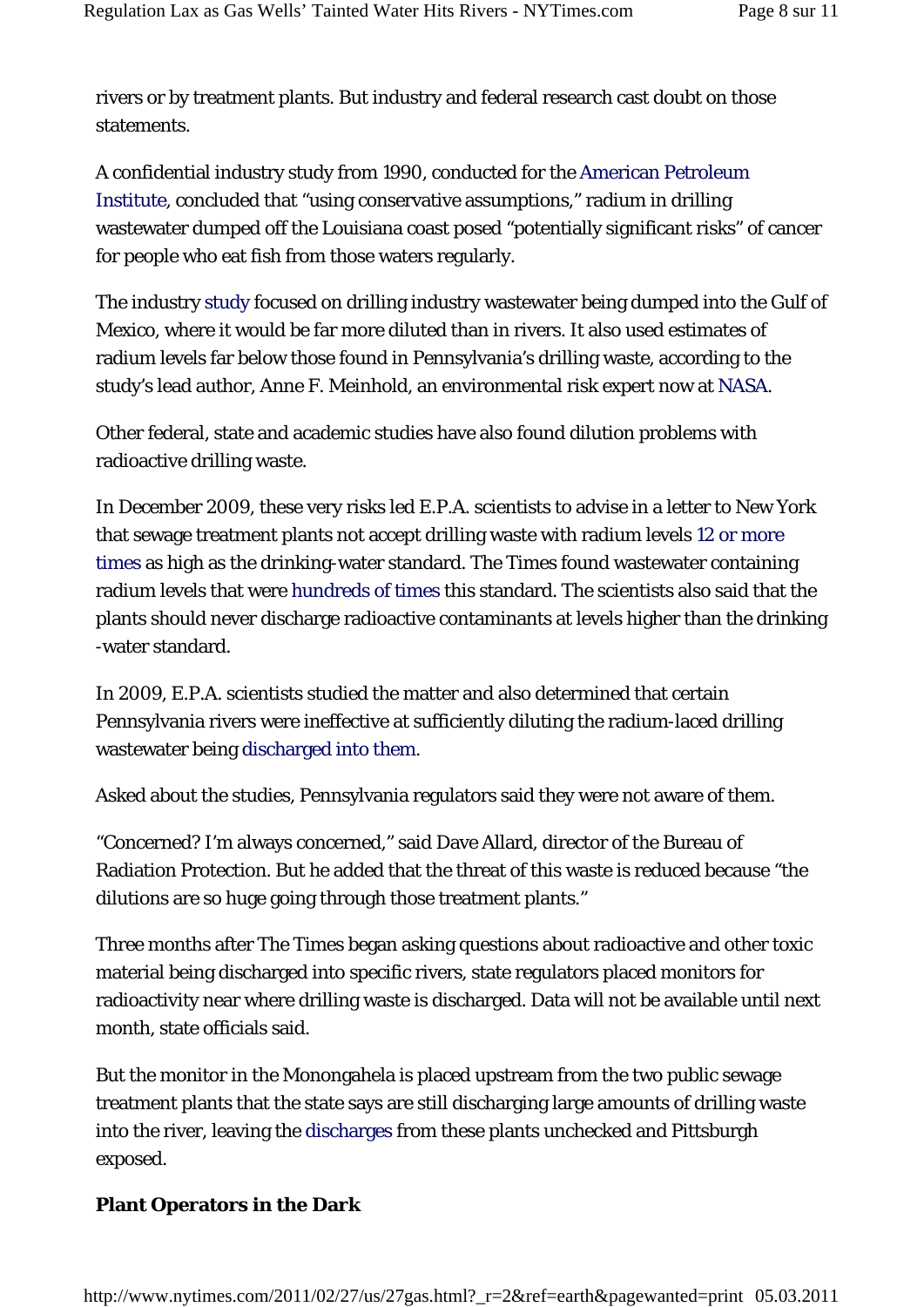In interviews, five treatment plant operators said they did not believe that the drilling wastewater posed risks to the public. Several also said they were not sure of the waste's contents because the limited information drillers provide usually goes to state officials.

"We count on state regulators to make sure that that's properly done," said Paul McCurdy, environmental specialist at Ridgway Borough's public sewage treatment plant, in Elk County, Pa., in the northwest part of the state.

Mr. McCurdy, whose plant discharges into the Clarion River, which flows into the Ohio and Mississippi Rivers, said his plant was taking about 20,000 gallons of drilling waste per day.

Like most of the sewage treatment plant operators interviewed, Mr. McCurdy said his plant was not equipped to remove radioactive material and was not required to test for it.

Documents filed by drillers with the state, though, show that in 2009 his facility was sent water from wells whose wastewater was laced with radium at 275 times the drinkingwater standard and with other types of radiation at more than 780 times the standard.

Part of the problem is that industry has outpaced regulators. "We simply can't keep up," said one inspector with the Pennsylvania Department of Environmental Protection who was not authorized to speak to reporters. "There's just too much of the waste."

"If we're too hard on them," the inspector added, "the companies might just stop reporting their mistakes."

Recently, Pennsylvania has tried to increase its oversight, doubling the number of regulators, improving well-design requirements and sharply decreasing how much drilling waste many treatment plants can accept or release. The state is considering whether to require treatment plants to begin monitoring for radioactivity in wastewater.

Even so, as of last November, 31 inspectors were keeping tabs on more than 125,000 oil and gas wells. The new regulations also allowed at least 18 plants to continue accepting the higher amounts set by their original permits.

Furthermore, environmental researchers from the University of Pittsburgh tested wastewater late last year that had been discharged by two treatment plants. They say these tests will show, when the results are publicly released in March, that salt levels were far above the legal limit.

#### **Lax Oversight**

Drilling contamination is entering the environment in Pennsylvania through spills, too. In the past three years, at least 16 wells whose records showed high levels of radioactivity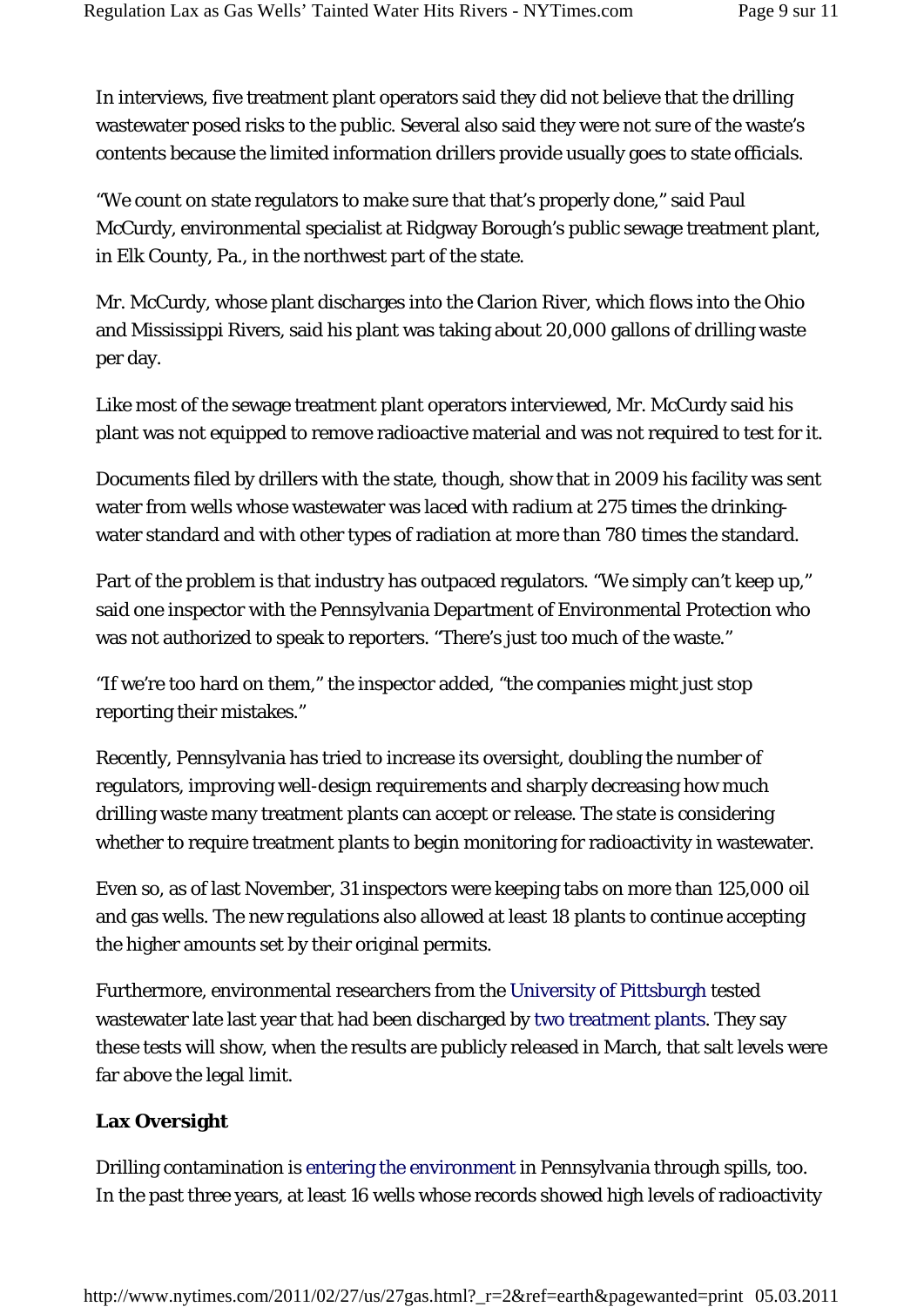in their wastewater also reported spills, leaks or failures of pits where hydrofracking fluid or waste is stored, according to state records.

Gas producers are generally left to police themselves when it comes to spills. In Pennsylvania, regulators do not perform unannounced inspections to check for signs of spills. Gas producers report their own spills, write their own spill response plans and lead their own cleanup efforts.

A review of response plans for drilling projects at four Pennsylvania sites where there have been accidents in the past year found that these state-approved plans often appear to be in violation of the law.

At one well site where several spills occurred within a week, including one that flowed into a creek, the well's operator filed a revised spill plan saying there was little chance that waste would ever enter a waterway.

"There are business pressures" on companies to "cut corners," John Hanger, who stepped down as secretary of the Pennsylvania Department of Environmental Protection in January, has said. "It's cheaper to dump wastewater than to treat it."

Records back up that assertion.

From October 2008 through October 2010, regulators were more than twice as likely to issue a written warning than to levy a fine for environmental and safety violations, according to state data. During this period, 15 companies were fined for drilling-related violations in 2008 and 2009, and the companies paid an average of about \$44,000 each year, according to state data.

This average was less than half of what some of the companies earned in profits in a day and a tiny fraction of the more than \$2 million that some of them paid annually to haul and treat the waste.

And prospects for drillers in Pennsylvania are looking brighter.

In December, the Republican governor-elect, Tom Corbett, who during his campaign took more gas industry contributions than all his competitors combined, said he would reopen state land to new drilling, reversing a decision made by his predecessor, Edward G. Rendell. The change clears the way for as many as 10,000 wells on public land, up from about 25 active wells today.

In arguing against a proposed gas-extraction tax on the industry, Mr. Corbett said regulation of the industry had been too aggressive.